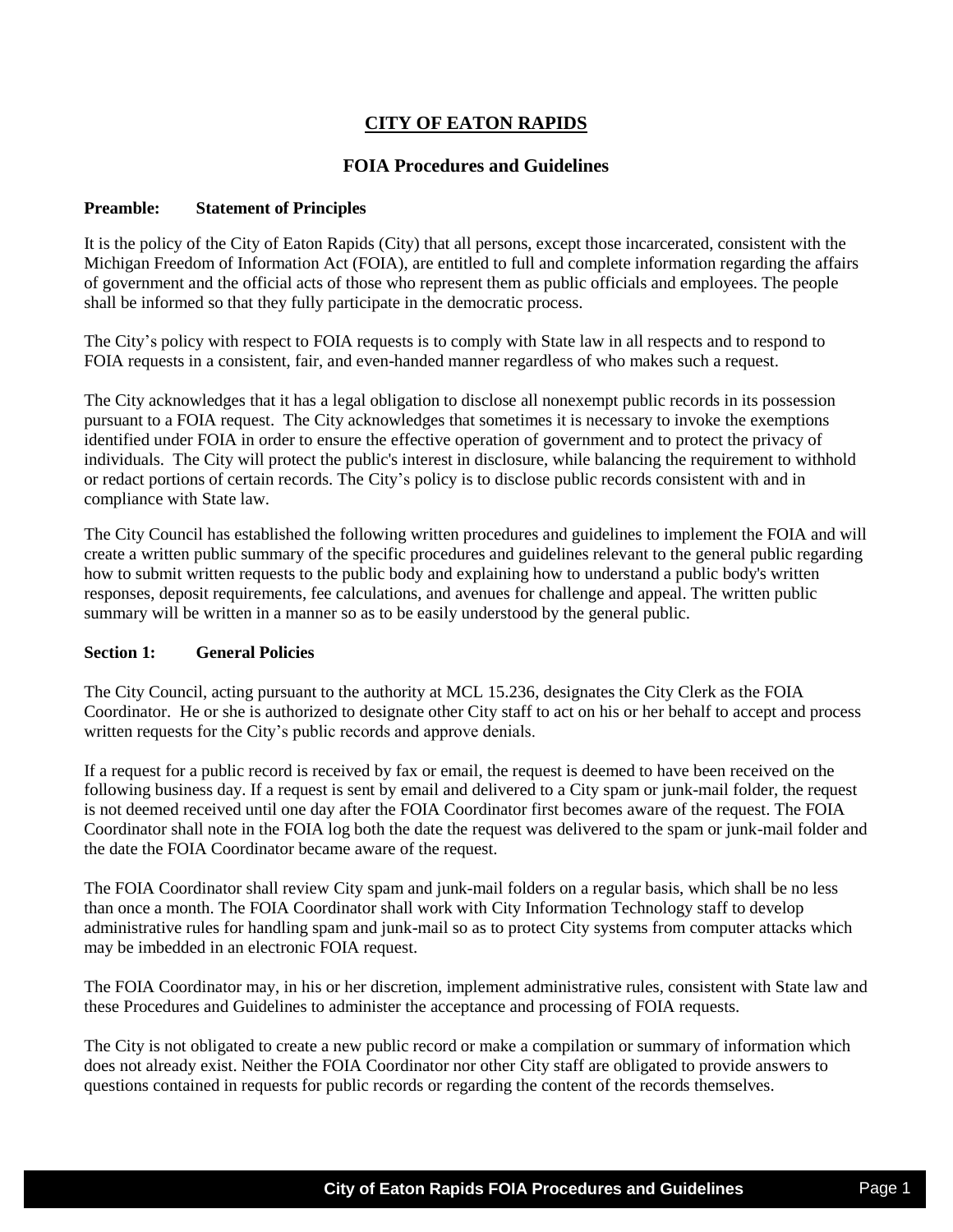The FOIA Coordinator shall keep a copy of all written requests for public records received by the City on file for a period of at least one year.

The City will make this Procedures and Guidelines document and the Written Public Summary publicly available without charge. If it does not, the City cannot require deposits or charge fees otherwise permitted under the FOIA until it is in compliance.

A copy of this Procedures and Guidelines document and the City's Written Public Summary must be publicly available by providing free copies both in the City's response to a written request and upon request by visitors at the City's office. This Procedures and Guidelines document and the City's Written Public Summary will be maintained on the City's website at: www.cityofeatonrapids.com, so a link to those documents will be provided in lieu of providing paper copies of those documents.

## **Section 2: Requesting a Public Record**

No specific form to submit a request for a public record is required. However the FOIA Coordinator may make available a FOIA Request Form for use by the public. Requests to inspect or obtain copies of public records prepared, owned, used, possessed or retained by the City may be submitted on the City's FOIA Request Form, in any other form of writing (letter, fax, email, etc.), or by verbal request.

Verbal requests for records may be documented by the City on the City's FOIA Request Form. If a person makes a verbal, non-written request for information believed to be available on the City's website, where practicable and to the best ability of the employee receiving the request, shall be informed of the pertinent website address.

A request must sufficiently describe a public record so as to enable City personnel to identify and find the requested public record.

Written requests for public records may be submitted in person or by mail to Eaton Rapids City Hall. Requests may also be submitted electronically by fax and email. Upon their receipt, requests for public records shall be promptly forwarded to the FOIA Coordinator for processing.

A person may request that public records be provided on non-paper physical media, emailed or other otherwise provided to him or her in digital form in lieu of paper copies. The City will comply with the request only if it possesses the necessary technological capability to provide records in the requested non-paper physical media format.

A person may subscribe to future issues of public records that are created, issued or disseminated by the City on a regular basis. A subscription is valid for up to 6 months and may be renewed by the subscriber.

A person serving a sentence of imprisonment in a local, state or federal correctional facility is not entitled to submit a request for a public record. The FOIA Coordinator will deny all such requests.

#### **Section 3: Processing a Request**

Unless otherwise agreed to in writing by the person making the request, the City will issue a response within 5 business days of receipt of a FOIA request. If a request is received by fax, email or other electronic transmission, the request is deemed to have been received on the following business day.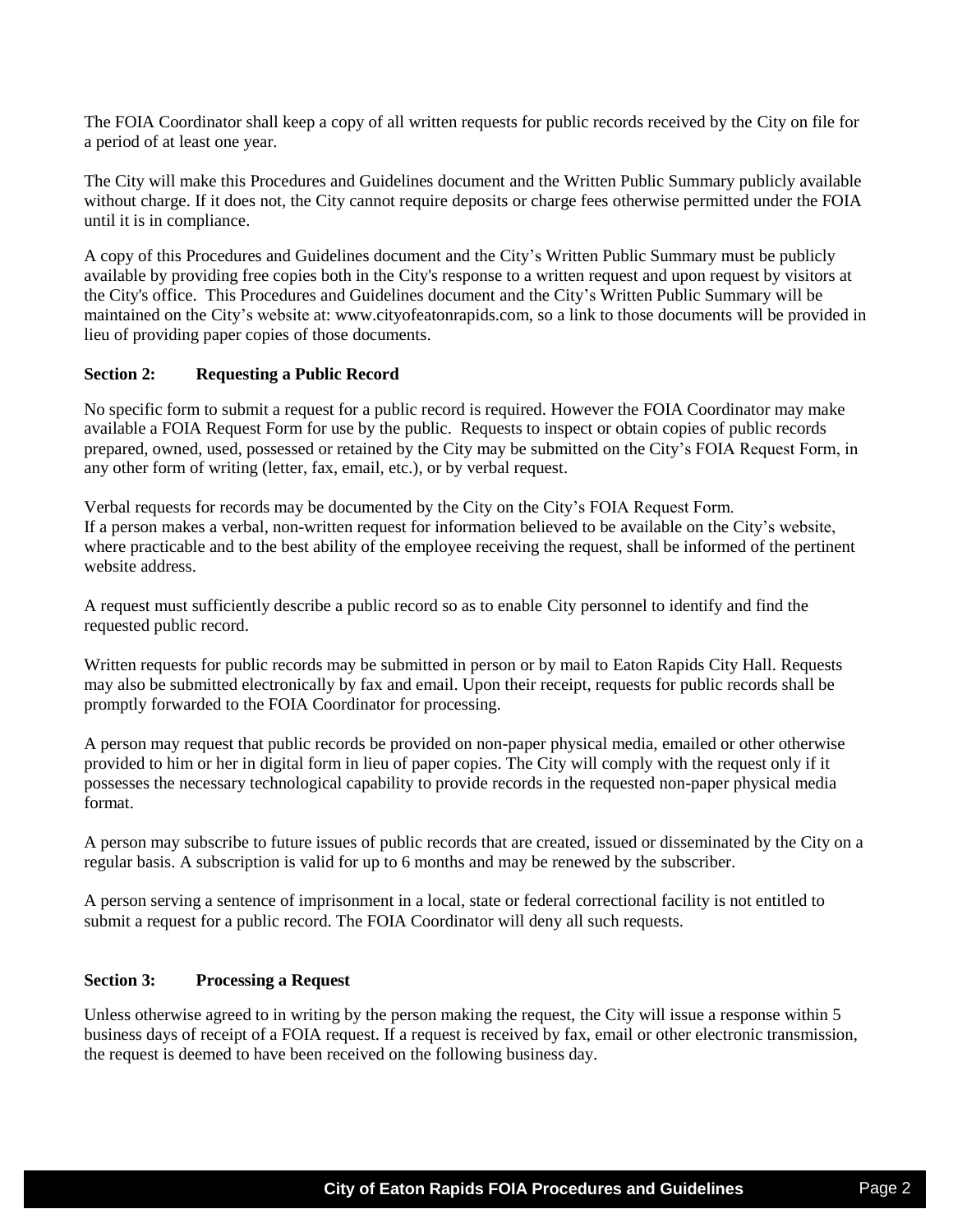The City will respond to a request in one of the following ways:

- Grant the request.
- Issue a written notice denying the request.
- Grant the request in part and issue a written notice denying in part the request.
- Issue a notice indicating that due to the nature of the request the City needs an additional 10 business days to respond for a total of no more than 15 business days. Only one such extension is permitted.
- Issue a written notice indicating that the public record requested is available at no charge on the City's website.

## *When a request is granted:*

If the request is granted, or granted in part, the FOIA Coordinator will require that payment be made in full for the allowable fees associated with responding to the request before the public record is made available.

The FOIA Coordinator shall provide a detailed itemization of the allowable costs incurred to process the request to the person making the request.

A copy of these Procedures and Guidelines and the Written Public Summary will be provided to the requestor free of charge with the response to a written request for public records, provided however, that because these Procedures and Guidelines, and the Written Public Summary are maintained on the City's website at: www.cityofeatonrapids.com, a link to the Procedures and Guidelines and the Written Public Summary will be provided in lieu of providing paper copies of those documents.

If the cost of processing a FOIA request is \$50 or less, the requester will be notified of the amount due and where the documents can be obtained.

If the cost of processing a FOIA request is expected to exceed \$50 based on a good-faith calculation, or if the requestor has not paid in full for a previously granted request, the City will require a good-faith deposit pursuant to Section 4 of this policy before processing the request.

In making the request for a good-faith deposit the FOIA Coordinator shall provide the requestor with a detailed itemization of the allowable costs estimated to be incurred by the City to process the request and also provide a best efforts estimate of a time frame it will take the City to provide the records to the requestor. The best efforts estimate shall be nonbinding on the City, but will be made in good faith and will strive to be reasonably accurate, given the nature of the request in the particular instance, so as to provide the requested records in a manner based on the public policy expressed by Section 1 of the FOIA.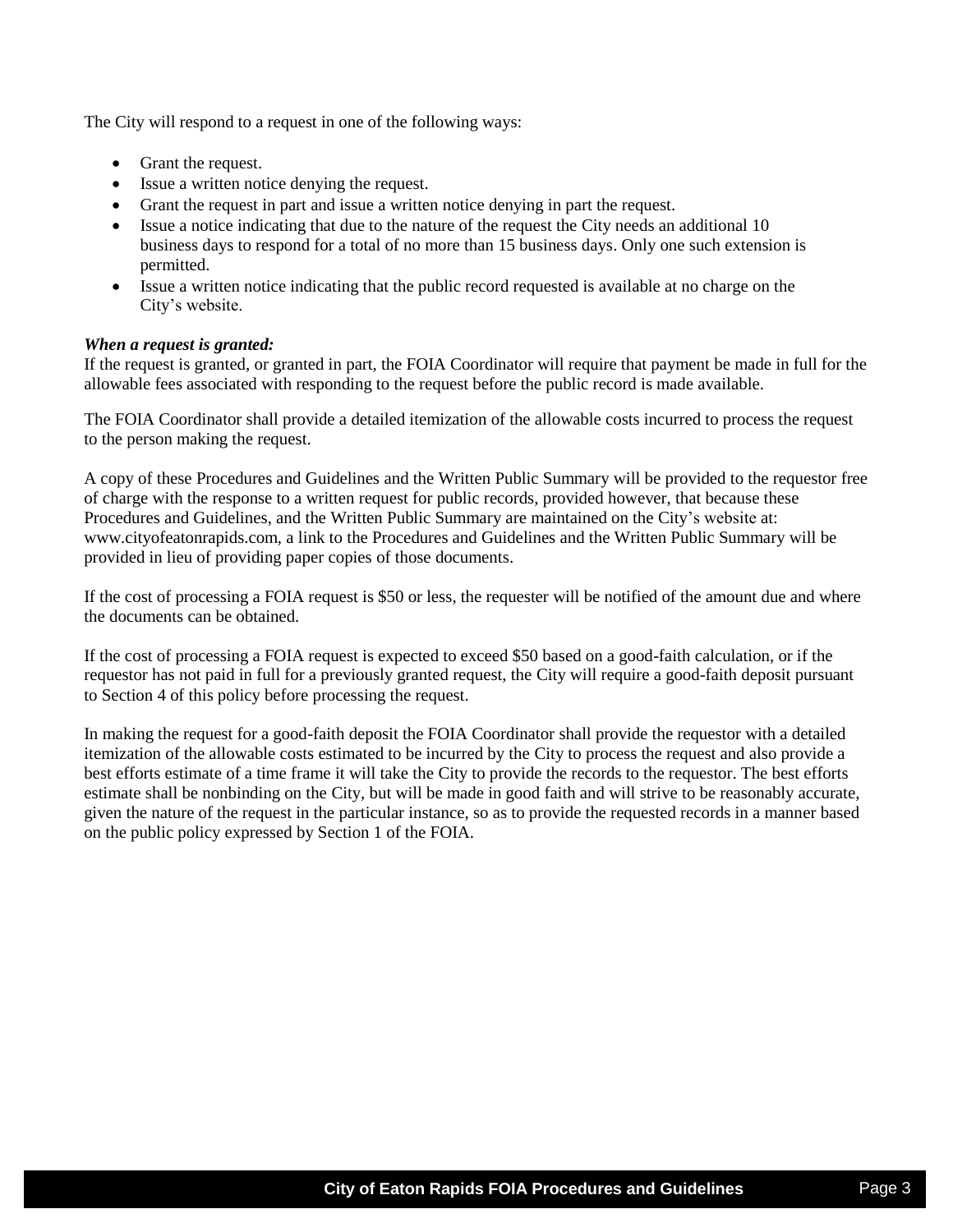# *When a request is denied or denied in part:*

If the request is denied or denied in part, the FOIA Coordinator will issue a Notice of Denial which shall provide in the applicable circumstance:

- An explanation as to why a requested public record is exempt from disclosure; or
- A certificate that the requested record does not exist under the name or description provided by the requestor, or another name reasonably known by the City; or
- An explanation or description of the public record or information within a public record that is separated or deleted from the public record; and
- An explanation of the person's right to submit an appeal of the denial to either the office of the City Manager or seek judicial review in the Eaton County Circuit Court;
- An explanation of the right to receive attorneys' fees, costs, and disbursements as well actual or compensatory damages, and punitive damages of \$1,000, should they prevail in Circuit Court.
- The Notice of Denial shall be signed by the FOIA Coordinator.

If a request does not sufficiently describe a public record, the FOIA Coordinator may, in lieu of issuing a Notice of Denial indicating that the request is deficient, seek clarification or amendment of the request by the person making the request. Any clarification or amendment will be considered a new request subject to the timelines described in this Section.

# *Requests to inspect public records:*

The City shall provide reasonable facilities and opportunities for persons to examine and inspect public records during normal business hours. The FOIA Coordinator is authorized to promulgate rules regulating the manner in which records may be viewed so as to protect City records from loss, alteration, mutilation or destruction and to prevent excessive interference with normal City operations.

## *Requests for certified copies:*

The FOIA Coordinator shall, upon written request, furnish a certified copy of a public record at no additional cost to the person requesting the public record.

## **Section 4: Fee Deposits**

If the fee estimate is expected to exceed \$50.00 based on a good-faith calculation, the requestor will be asked to provide a deposit not exceeding one-half of the total estimated fee.

If a request for public records is from a person who has not paid the City in full for copies of public records made in fulfillment of a previously granted written request, the FOIA Coordinator will require a deposit of 100% of the estimated processing fee before beginning to search for a public record for any subsequent written request by that person when all of the following conditions exist:

- The final fee for the prior written request is not more than 105% of the estimated fee;
- The public records made available contained the information sought in the prior written request and remain in the City 's possession;
- The public records were made available to the individual, subject to payment, within the time frame estimated by the City to provide the records;
- Ninety (90) days have passed since the FOIA Coordinator notified the individual in writing that the public records were available for pickup or mailing;
- The individual is unable to show proof of prior payment to the City; and
- The FOIA Coordinator has calculated a detailed itemization that is the basis for the current written request's increased estimated fee deposit.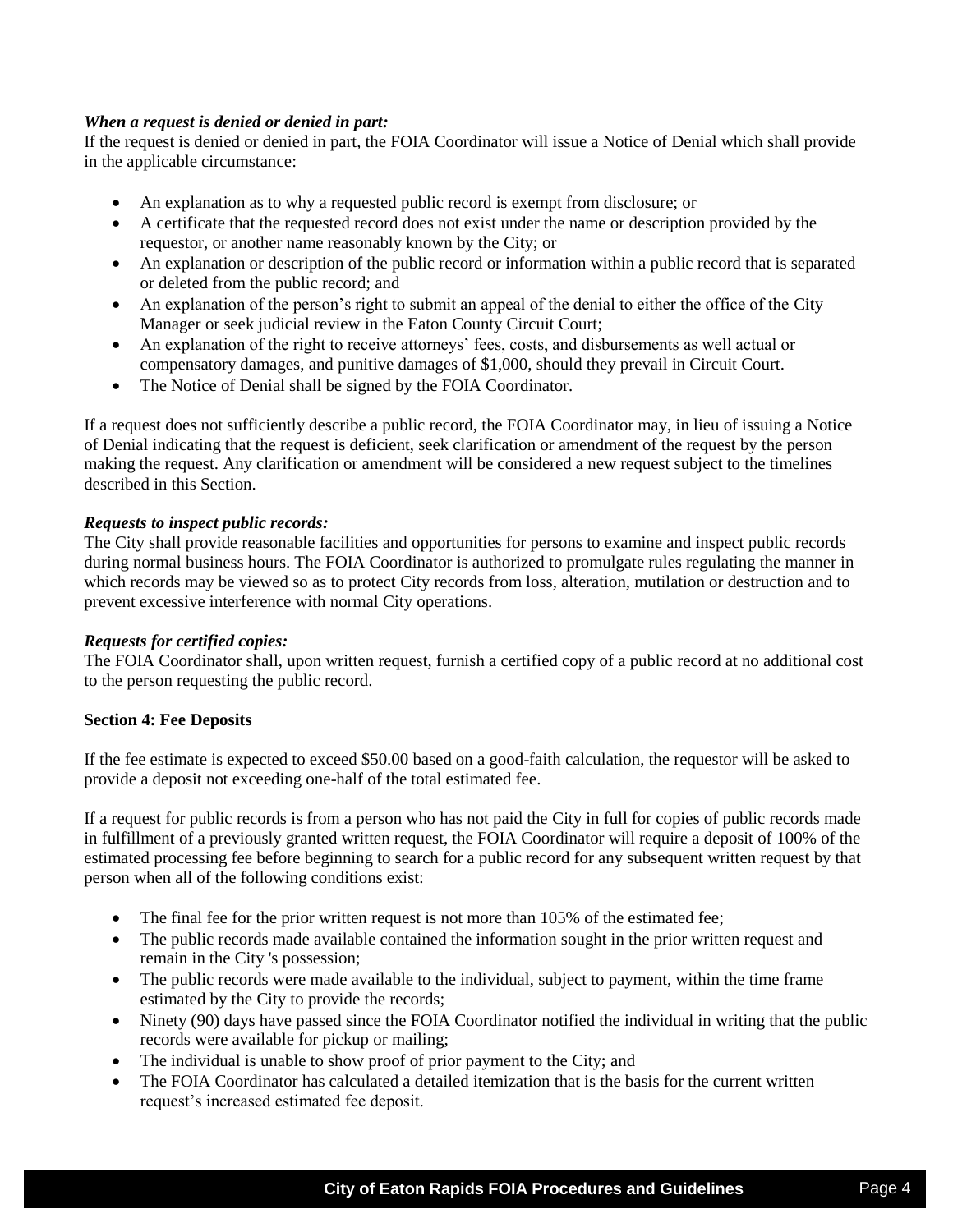The FOIA Coordinator will not require an increased estimated fee deposit if any of the following apply:

- The person making the request is able to show proof of prior payment in full to the City;
- The City is subsequently paid in full for the applicable prior written request; or
- Three hundred sixty five (365) days have passed since the person made the request for which full payment was not remitted to the City.

# **Section 5: Calculation of Fees**

A fee may be charged for the labor cost of copying/duplication.

A fee will *not* be charged for the labor cost of search, examination, review and the deletion and separation of exempt from nonexempt information *unless* failure to charge a fee would result in unreasonably high costs to the City because of the nature of the request in the particular instance, and the City specifically identifies the nature of the unreasonably high costs.

Costs for the search, examination review, and deletion and separation of exempt from non-exempt information are "unreasonably high" when they are excessive and beyond the normal or usual amount for those services (Attorney General Opinion 7083 of 2001) compared to the costs of the City's usual FOIA requests, not compared to the City's operating budget. (*Bloch v. Davison Community Schools*, Michigan Court of Appeals, Unpublished, April 26, 2011)

The following factors shall be used to determine an unreasonably high cost to the City:

- Volume of the public record requested
- Amount of time spent to search for, examine, review and separate exempt from non-exempt information in the record requested.
- Whether the public records are from more than one City department or whether various City offices are necessary to respond to the request.
- The available staffing to respond to the request.
- Any other similar factors identified by the FOIA Coordinator in responding to the particular request.

The Michigan FOIA statute permits the City to charge for the following costs associated with processing a request:

- Labor costs associated with copying or duplication, which includes making paper copies, making digital copies, or transferring digital public records to non-paper physical media or through the Internet.
- Labor costs associated with searching for, locating and examining a requested public record, when failure to charge a fee will result in unreasonably high costs to the City.
- Labor costs associated with a review of a record to separate and delete information exempt from disclosure, when failure to charge a fee will result in unreasonably high costs to the City.
- The cost of copying or duplication, not including labor, of paper copies of public records. This may include the cost for copies of records already on the City's website if you ask for the City to make copies.
- The cost of computer discs, computer tapes or other digital or similar media when the requester asks for records in non-paper physical media. This may include the cost for copies of records already on the City's website if you ask for the City to make copies.
- The cost to mail or send a public record to a requestor.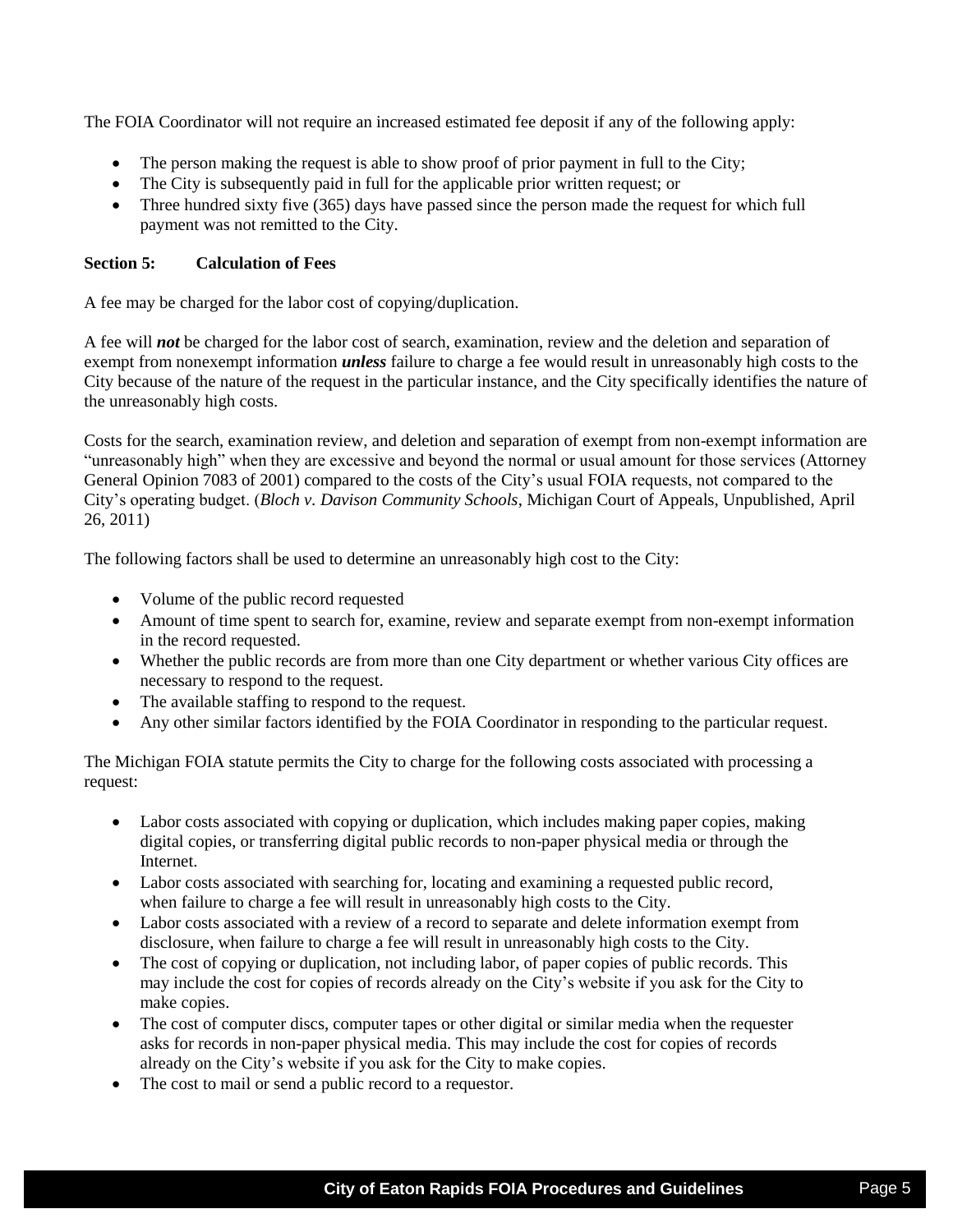Labor costs will be calculated based on the following requirements:

- All labor costs will be estimated and charged in 15-minute increments, with all partial time increments rounded down. If the time involved is less than 15 minutes, there will be no charge.
- Labor costs will be charged at the hourly wage of the lowest-paid City employee capable of doing the work in the specific fee category, regardless of who actually performs work.
- Labor costs will also include a charge to cover or partially cover the cost of fringe benefits.
- The City may add up to 50% to the applicable labor charge amount to cover or partially cover the cost of fringe benefits, but in no case may it exceed the actual cost of fringe benefits.
- Overtime wages will not be included in labor costs unless agreed to by the requestor; overtime costs will not be used to calculate the fringe benefit cost.
- Contracted labor costs will be charged at the hourly rate of \$48.90 (6 times the state minimum hourly wage).

The cost to provide records on non-paper physical media when so requested will be based on the following requirements:

- Computer disks, computer tapes or other digital or similar media will be at the actual and most reasonably economical cost for the non-paper media.
- This cost will only be assessed if the City has the technological capability necessary to provide the public record in the requested non-paper physical media format.
- The City will procure any non-paper media and will not accept media from the requestor in order to ensure integrity of the City's technology infrastructure.

The cost to provide paper copies of records will be based on the following requirements:

- Paper copies of public records made on standard letter  $(8 \frac{1}{2} \times 11)$  or legal  $(8 \frac{1}{2} \times 14)$  sized paper will not exceed \$.10 per sheet of paper. Copies for non-standard sized sheets of paper will reflect the actual cost of reproduction.
- The City will provide records using double-sided printing, if it is cost-saving and available.

The cost to mail records to a requestor will be based on the following requirements:

- The actual cost to mail public records using a reasonably economical and justified means.
- The City may charge for the least expensive form of postal delivery confirmation.
- No cost will be made for expedited shipping or insurance unless specified by the requestor.

If the FOIA Coordinator does not respond to a written request in a timely manner, the City must:

- Reduce the labor costs by 5% for each day the City exceeds the time permitted under FOIA up to a 50% maximum reduction, if *any* of the following applies:
	- o The City's late response was willful and intentional,
	- o The written request conveyed a request for information within the first 250 words of the body of a letter facsimile, email or email attachment, or
	- o The written request included the words, characters, or abbreviations for "freedom of information," "information," "FOIA," "copy" or a recognizable misspelling of such, or legal code reference to MCL 15. 231, et seq. or 1976 Public Act 442 on the front of an envelope or in the subject line of an email, letter or facsimile cover page.
- Fully note the charge reduction in the Detailed Itemization of Costs Form.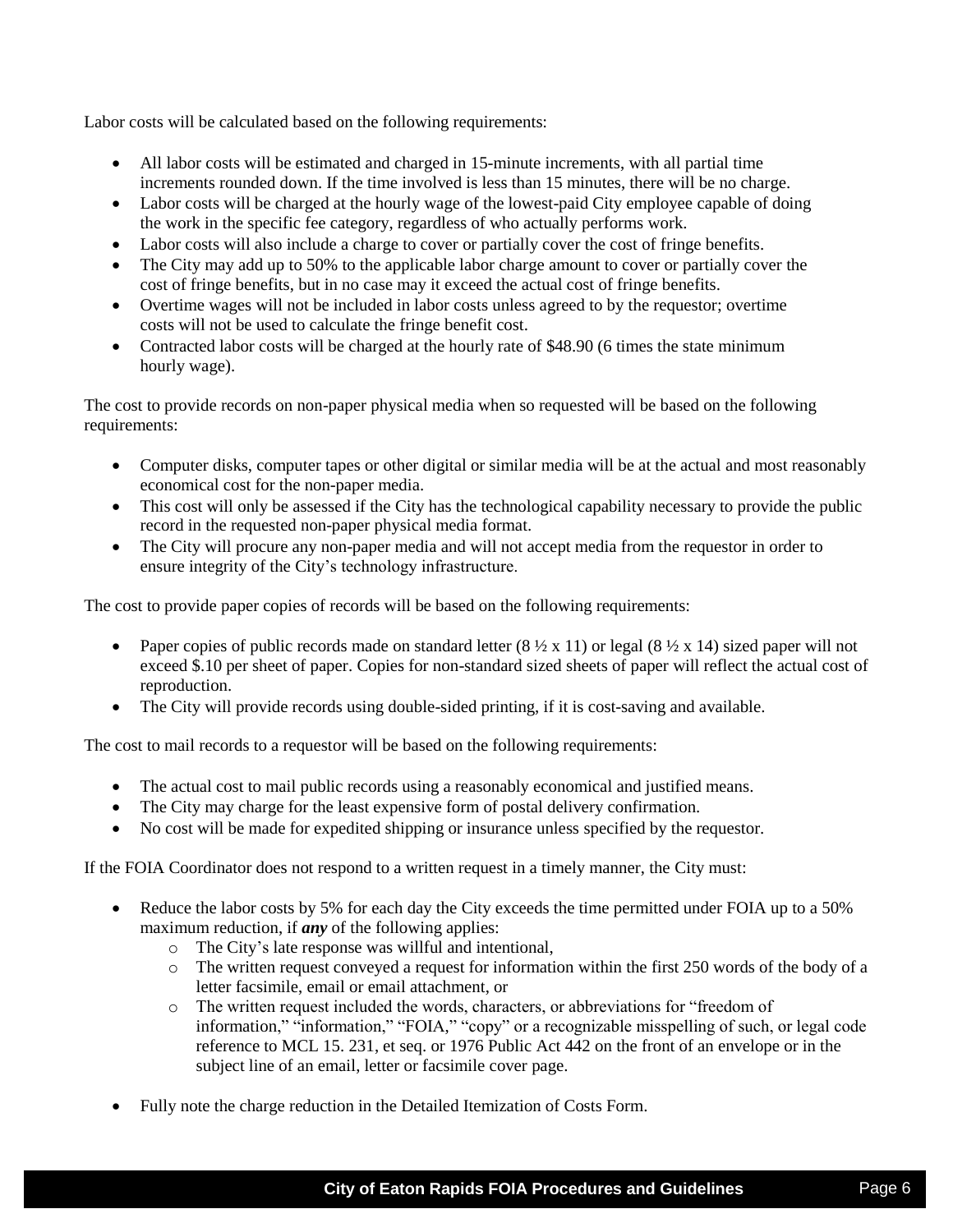#### **Section 6: Waiver of Fees**

The cost of the search for and copying of a public record may be waived or reduced if in the sole judgment of the FOIA Coordinator a waiver or reduced fee is in the public interest because it can be considered as primarily benefitting the general public. The City Council may identify specific records or types of records it deems should be made available for no charge or at a reduced cost.

#### **Section 7: Discounted Fees**

#### *Indigence*

The FOIA Coordinator will discount the first \$20.00 of the processing fee for a request if the person requesting a public record submits an affidavit stating that they are:

- Indigent and receiving specific public assistance, or
- If not receiving public assistance, stating facts demonstrating an inability to pay because of indigence.

An individual is not eligible to receive the waiver if:

- The requestor has previously received discounted copies of public records from the City twice during the calendar year; or
- The requestor requests information in connection with other persons who are offering or providing payment to make the request.

An affidavit is sworn statement. The FOIA Coordinator may make a Fee Waiver Affidavit Form available for use by the public.

# *Nonprofit organization advocating for developmentally disabled or mentally ill individuals*

The FOIA Coordinator will discount the first \$20.00 of the processing fee for a request from:

- A nonprofit organization formally designated by the state to carry out activities under subtitle C of the federal developmental disabilities assistance and bill of rights act of 2000, Public Law 106-402, and the protection and advocacy for individuals with mental illness act, Public Law 99-319, or their successors, if the request meets all of the following requirements:
	- o Is made directly on behalf of the organization or its clients.
	- o Is made for a reason wholly consistent with the mission and provisions of those laws under section 931 of the mental health code, 1974 PA 258, MCL 330.1931.
	- o Is accompanied by documentation of its designation by the state, if requested by the public body.

## **Section 8: Appeal of a Denial of a Public Record**

When a requestor believes that all or a portion of a public record has not been disclosed or has been improperly exempted from disclosure, he or she may appeal to the City Manager by filing an appeal of the denial with the City Manager.

The appeal must be in writing, specifically state the word "appeal" and identify the reason or reasons the requestor is seeking a reversal of the denial. The City FOIA Appeal Form (To Appeal a Denial of Records), may be used. The City Manager is not considered to have received a written appeal until the first regularly scheduled City Council meeting following submission of the written appeal.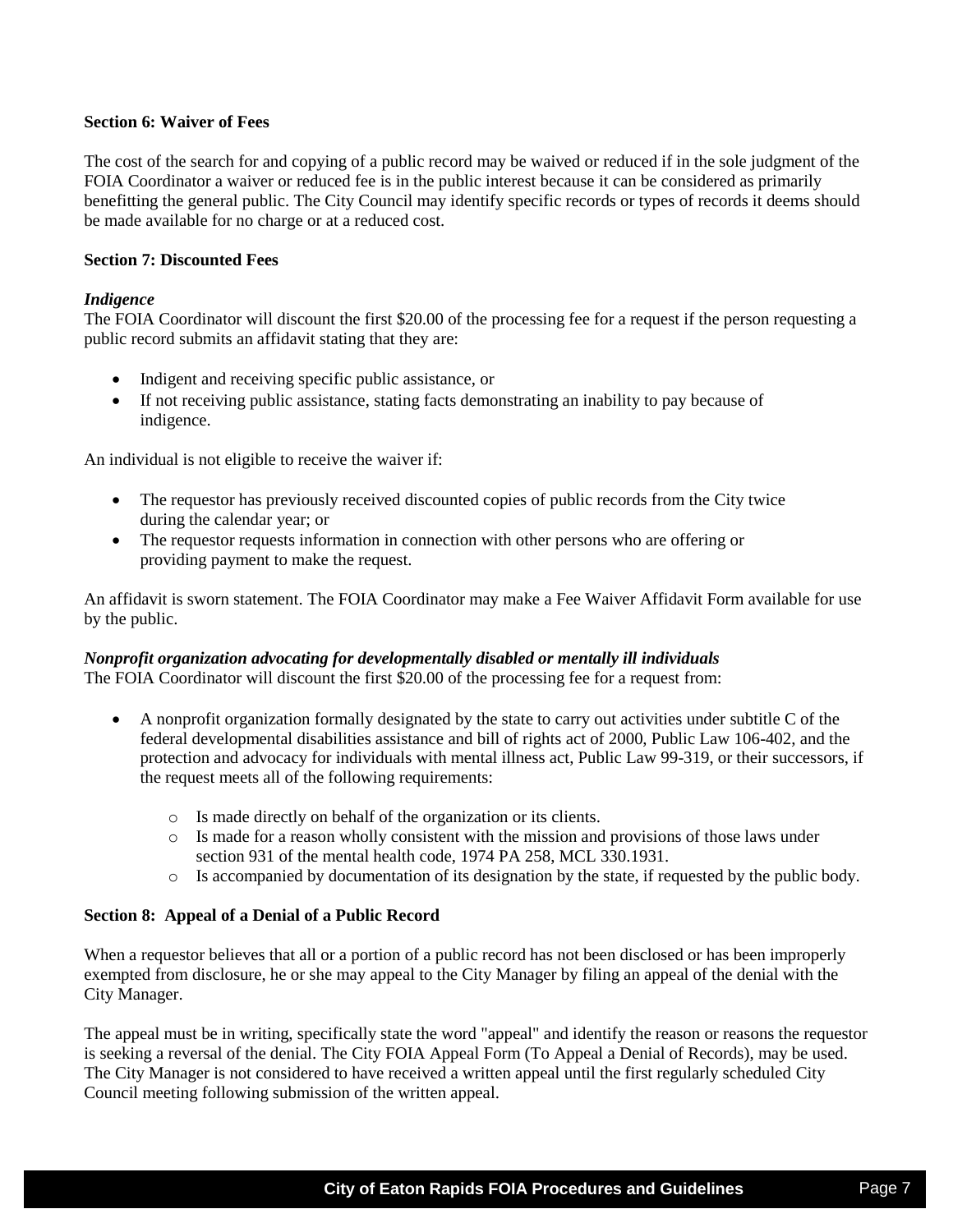Within 10 business days of receiving the appeal the City Manager will respond in writing by:

- Reversing the disclosure denial;
- Upholding the disclosure denial; or
- Reverse the disclosure denial in part and uphold the disclosure denial in part; or
- Under unusual circumstances, issue a notice extending for not more than 10 business days the period during which the City Manager shall respond to the written appeal. The City Manager shall not issue more than 1 notice of extension for a particular written appeal.

If the City Manager fails to respond to a written appeal, or if the City Manager upholds all or a portion of the disclosure denial that is the subject of the written appeal, the requesting person may seek judicial review of the nondisclosure by commencing a civil action in Circuit Court.

Whether or not a requestor submitted an appeal of a denial to the City Manager, he or she may file a civil action in Eaton County Circuit Court within 180 days after the City 's final determination to deny the request.

If a court that determines a public record is not exempt from disclosure, it shall order the City to cease withholding or to produce all or a portion of a public record wrongfully withheld, regardless of the location of the public record. Failure to comply with an order of the court may be punished as contempt of court.

If a person asserting the right to inspect, copy, or receive a copy of all or a portion of a public record prevails in such an action, the court shall award reasonable attorneys' fees, costs, and disbursements. If the person or City prevails in part, the court may, in its discretion, award all or an appropriate portion of reasonable attorneys' fees, costs, and disbursements.

If the court determines that the City has arbitrarily and capriciously violated this act by refusal or delay in disclosing or providing copies of a public record, the court shall order the City to pay a civil fine of \$1,000.00, which shall be deposited into the general fund of the state treasury. The court shall award, in addition to any actual or compensatory damages, punitive damages in the amount of \$1,000.00 to the person seeking the right to inspect or receive a copy of a public record. The damages shall not be assessed against an individual, but shall be assessed against the next succeeding public body that is not an individual and that kept or maintained the public record as part of its public function.

## **Section 9: Appeal of an Excessive FOIA Processing Fee**

"Fee" means the total fee or any component of the total fee calculated under section 4 of the FOIA, including any deposit.

If a requestor believes that the fee charged by the City to process a FOIA request exceeds the amount permitted by state law or under this policy, he or she must first appeal to the City Manager by submitting a written appeal for a fee reduction to the office of the City Manager*.*

The appeal must be in writing, specifically state the word "appeal" and identify how the required fee exceeds the amount permitted. The City FOIA Appeal Form (To Appeal an Excess Fee) may be used.

The City Manager is not considered to have received a written appeal until the first regularly scheduled Council meeting following submission of the written appeal.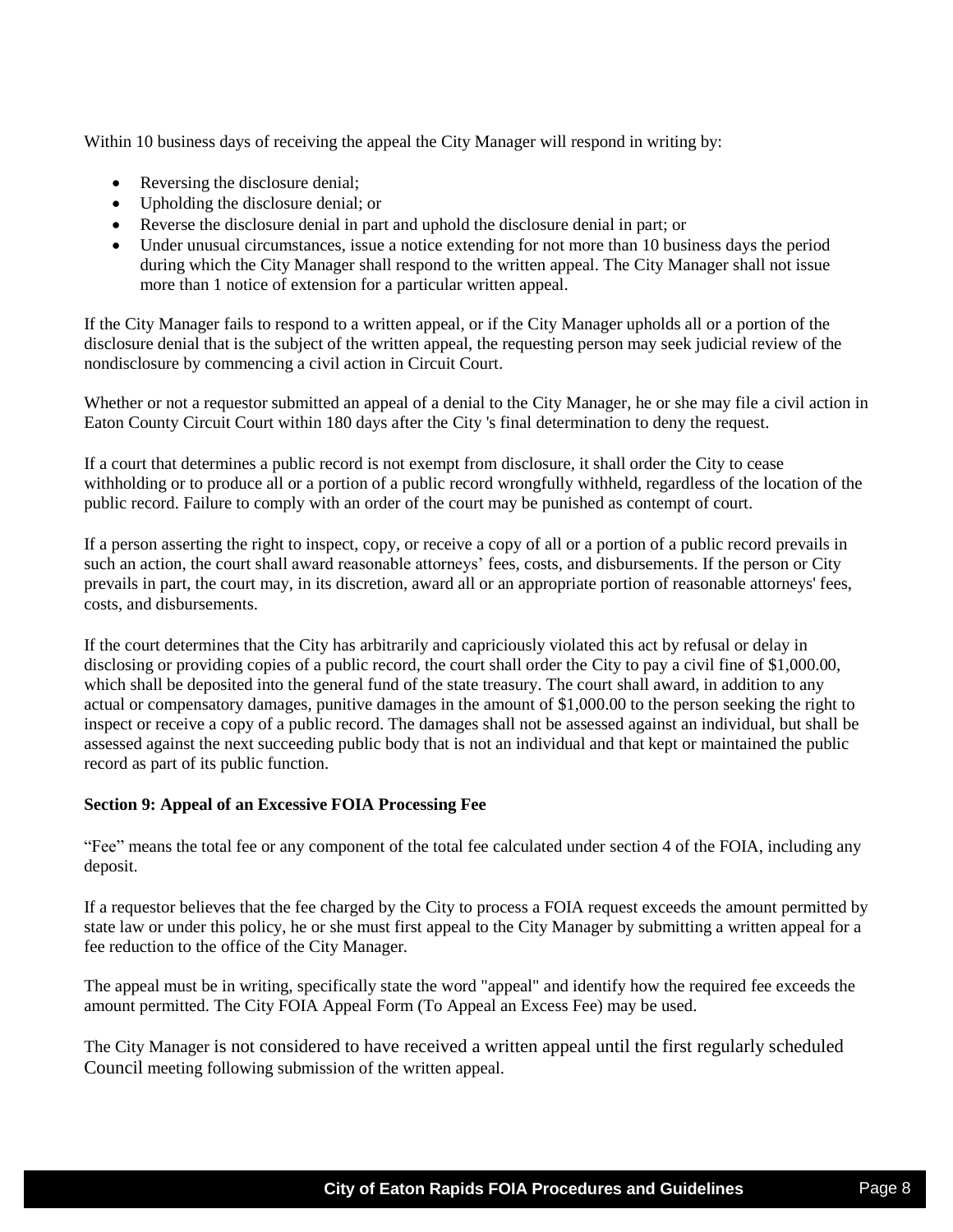Within 10 business days after receiving the appeal, the City Manager will respond in writing by:

- Waiving the fee;
- Reducing the fee and issuing a written determination indicating the specific basis that supports the remaining fee;
- Upholding the fee and issuing a written determination indicating the specific basis that supports the required fee; or
- Issuing a notice detailing the reason or reasons for extending for not more than 10 business days the period during which the City Manager will respond to the written appeal. The City Manager shall not issue more than 1 notice of extension for a particular written appeal.

Where the City Manager reduces or upholds the fee, the determination must include a certification from the City Manager that the statements in the determination are accurate and that the reduced fee amount complies with its publicly available procedures and guidelines and Section 4 of the FOIA.

Within 45 days after receiving notice of the City Manager's determination of an appeal, the requesting person may commence a civil action in Eaton County Circuit Court for a fee reduction.

If a civil action is commenced against the City for an excess fee, the City is not obligated to complete the processing of the written request for the public record at issue until the court resolves the fee dispute.

An action shall not be filed in circuit court unless *one* of the following applies:

- The City does not provide for appeals of fees,
- The City Manager failed to respond to a written appeal as required, or
- The City Manager issued a determination to a written appeal.

If a court determines that the City required a fee that exceeds the amount permitted under its publicly available procedures and guidelines or Section 4 of the FOIA, the court shall reduce the fee to a permissible amount. Failure to comply with an order of the court may be punished as contempt of court.

If the requesting person prevails in court by receiving a reduction of 50% or more of the total fee, the court may, in its discretion, award all or an appropriate portion of reasonable attorneys' fees, costs, and disbursements. The award shall be assessed against the public body liable for damages.

If the court determines that the City has arbitrarily and capriciously violated the FOIA by charging an excessive fee, the court shall order the City to pay a civil fine of \$500.00, which shall be deposited in the general fund of the state treasury. The court may also award, in addition to any actual or compensatory damages, punitive damages in the amount of \$500.00 to the person seeking the fee reduction. The fine and any damages shall not be assessed against an individual, but shall be assessed against the next succeeding public body that is not an individual and that kept or maintained the public record as part of its public function.